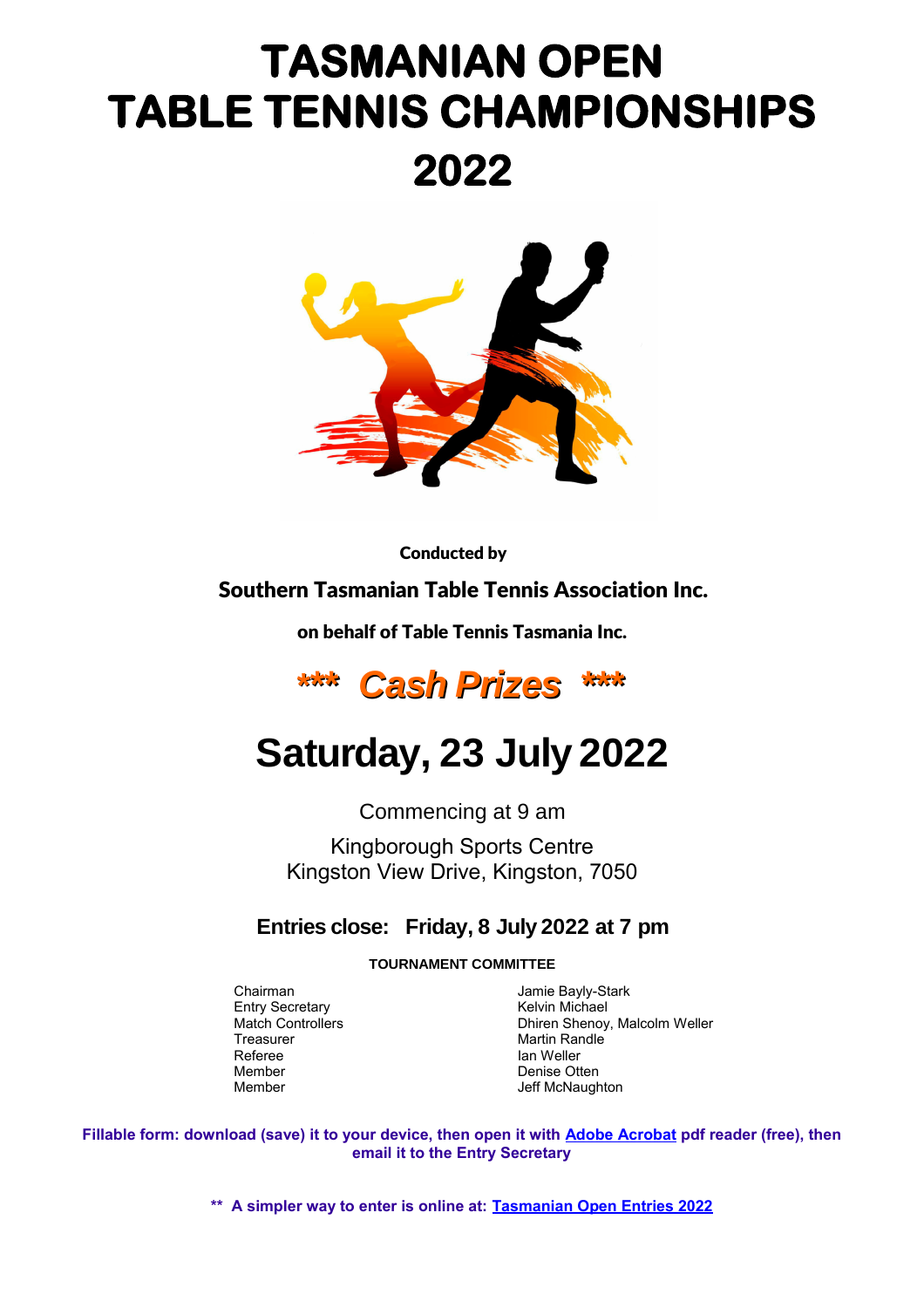#### **CONDITIONS OF ENTRY**

- 1. Sole management of the Championships vests in the Tournament Committee of STTTA Inc.
- 2. Events 1 35 will be conducted in accordance with the regulations of the ITTF. Entry is open to registered members of an association affiliated with the ITTF and new junior Tasmanian players (under 18) holding a recreational membership with a TTT affiliated branch. **Entries will be checked for compliance.**
- 3. Premium (Poly) 40+ 3-star ITTF approved white balls will be used. Tables are STIGA Expert Roller.
- 4. Play commences at 9.00 am sharp and may be continuous throughout the day.
- 5. Dress regulations of the ITTF will be enforced. Nominated doubles players should try to wear the same coloured shirts. Tracksuits are allowed during play only with the permission of the Referee. No white clothing is permitted and shoes with clean soft soles only MUST be worn within playing areas.
- 6. **For under-age events players must be under the specified age as at 31 Dec 2021 while for over-age events players must be over the specified age as at 31 Dec 2022.**
- 7. **Players may enter a maximum of FIVE events and no more than TWO veterans (30 & over) age events.**
- 8. When numbers permit the first round of each event will be conducted via round robins. Round robins in events 1 and 2 will be the best of 5 games to 11 points with 2 best of each round robin going through to the next round. Knock-out rounds in events 1 and 2 will be the best of 7 games to 11 points. All other events will be the best of 5 games to 11 points.
- 9. Separate entries must be received from each player for any doubles event.
- 10. A player is not allowed to change a bat during a match unless the bat is accidentally damaged so badly that it cannot be used. If a player changes an undamaged bat during a match, the umpire shall immediately suspend play and report to the Referee, who may disqualify the offending player.
- 11. Pre-match practice of no more than 2 minutes will be enforced. Players entering multiple events must accept that no more than five minutes interval between finals will be allowed unless the Referee deems otherwise.
- 12. After the draw, you are committed to paying the fees. You will be advised the amount due and payment options. If you need to withdraw, advise the Entry Secretary at the earliest opportunity. A substitute player may be accepted by the Entry Secretary.
- 13. The Tournament Committee reserves the right to refuse or restrict entries and to cancel or combine any event for which insufficient entries are received. If you do not wish to play in combined (male/female) veterans events, please mark the box provided on this form.
- 14. Trophies or medallions will be awarded to winners and runners-up. For the Men's & Women's Open Singles, cash prizes are based on the number of event entrants (up to 16: winner \$100/ runner-up \$50; 17-24: \$150/\$75; 25 or more: \$200/\$100. Winners of Open Doubles (Men's, Women's, Mixed): \$30 each.
- 15. No claim whatsoever will be recognised by STTTA Inc should any player receive any injury during participation in the Championships.
- 16. An umpire whose decision shall be final on any point of fact shall control each match. The Referee's decision shall be final on any point of law.
- 17. All players must accept that umpiring is an integral part of participation and agree to share the umpiring duties. No player may refuse a reasonable umpiring appointment.
- 18. Offensive or unsporting behaviour will not be tolerated and may lead to disqualification from an event(s) or the entire championships and the forfeit of associated entry fees.
- 19. Table Tennis Australia's Member Protection Policy applies to the conduct of this tournament. Participants release all rights relating to video and photographic coverage of any kind to STTTA Inc. and TTT Inc.
- 20. The winning player/pair is responsible for ensuring that the match ball is left on the table.
- 21. Event 38 is open to players with a Ratings Central ranking less than 1250 points.
- 22. Event 39 pairings will be selected by the Tournament Committee.
- 23. Entrants agree to observe COVID-19 social distancing and hygiene requirements as advised by the Tasmanian Government at the time of the event.

*Email or post entry forms to the Entry Secretary:* **Email: entries@sttta.org.au**

**Kelvin Michael 78 Wells Parade BLACKMANS BAY TAS 7005** Enquiries ph 0416 514 492

**Phone or late entries NOT accepted. Closing date: Friday 8 July 2022 at 7pm.** You will be advised payment options after your entry is received.

*Your personal/contact details will only be used for organising the Championships and will not be disclosed to any other person or organisation. Emailed entries will be taken as having been signed by the entrant.*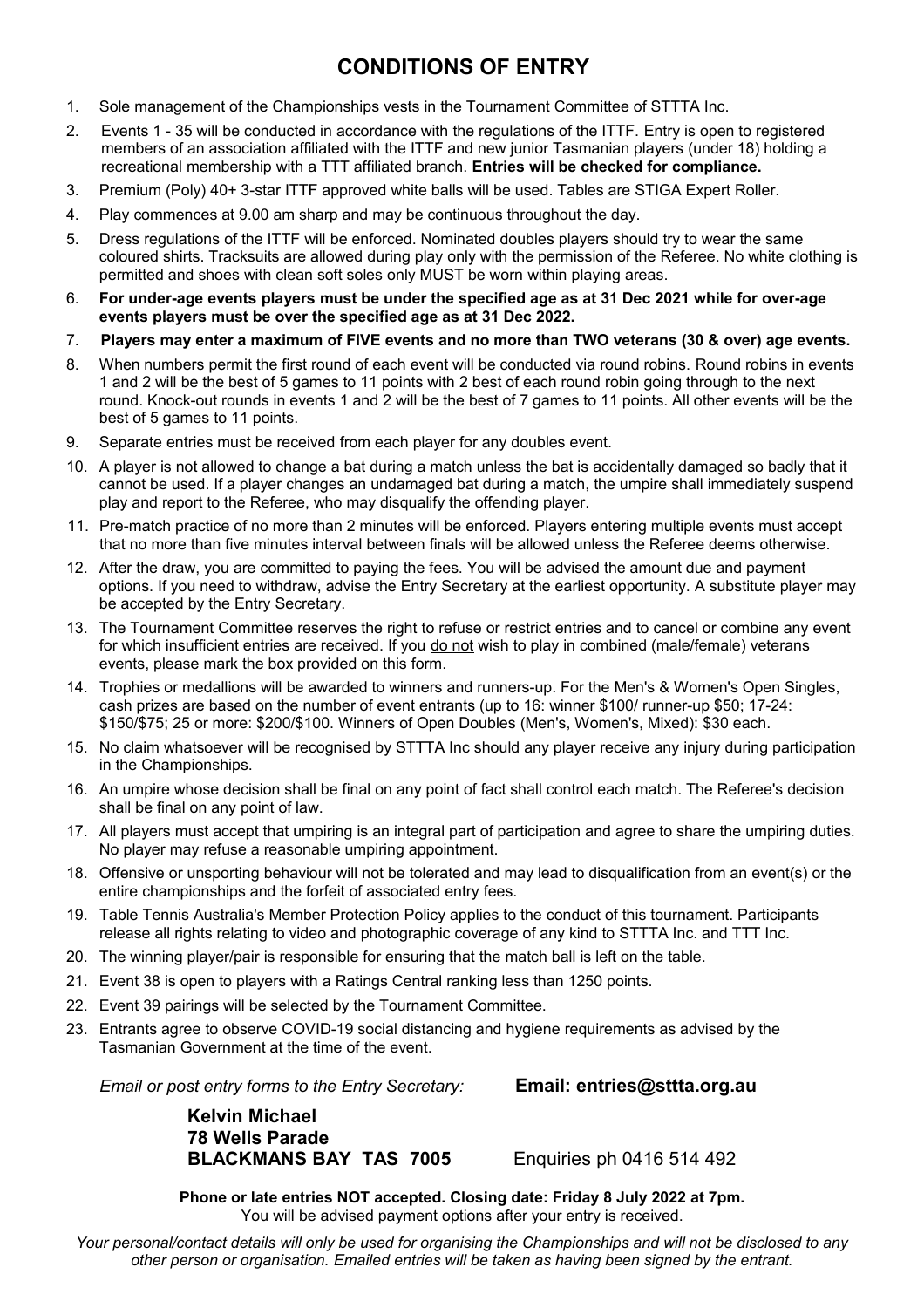| No.                      | <b>EVENT</b>                                                                  |        | 図                           | \$ |  |  |  |
|--------------------------|-------------------------------------------------------------------------------|--------|-----------------------------|----|--|--|--|
| 1                        | Men's Open Singles (2021: S Kwang)<br>* Cash Prize *                          | \$10   | $\sim$                      |    |  |  |  |
| $\overline{2}$           | Women's Open Singles (2021: R Li)<br>* Cash Prize *                           | \$10   | $\mathcal{L}_{\mathcal{A}}$ |    |  |  |  |
| 3                        | Men's Open Doubles (2021: S Kwang & X Jia)<br>* Cash Prize *                  | \$6 ea | $\blacksquare$              |    |  |  |  |
|                          | <b>PARTNER:</b><br>Women's Open Doubles (2021: S Li & R Li)<br>* Cash Prize * |        |                             |    |  |  |  |
| 4                        | <b>PARTNER:</b>                                                               | \$6 ea | $\Box$                      |    |  |  |  |
|                          | Mixed Open Doubles (2021: S Li & N Pow)<br>* Cash Prize *                     |        |                             |    |  |  |  |
| 5                        | <b>PARTNER:</b>                                                               | \$6 ea | $\sim$                      |    |  |  |  |
| 6                        | Men's Over 30 Singles (2021: T Randle)                                        | \$6    | $\Box$                      |    |  |  |  |
| $\overline{7}$           | Women's Over 30 Singles (2021: S Beyer)                                       | \$6    | $\Box$                      |    |  |  |  |
| 8                        | Men's Over 40 Singles (2021: I Weller)                                        | \$6    | $\Box$                      |    |  |  |  |
| 9                        | Women's Over 40 Singles (2021: I Sakova)                                      | \$6    | $\Box$                      |    |  |  |  |
| 10                       | Men's Over 50 Singles (2021: I Weller)                                        | \$6    | $\Box$                      |    |  |  |  |
| 11                       | Women's Over 50 Singles (2021: S Gathercole)                                  | \$6    | П                           |    |  |  |  |
| 12                       | Men's Over 60 Singles (2021: M Colbourn)                                      | \$6    | П                           |    |  |  |  |
| 13                       | Women's Over 60 Singles (2021: I Sakova)                                      | \$6    | $\Box$                      |    |  |  |  |
| 14                       | Men's Over 65 Singles (2021: P Holwerda)                                      | \$6    | $\overline{\phantom{a}}$    |    |  |  |  |
| 15                       | Women's Over 65 Singles (2021: K Holcomb)                                     | \$6    | $\Box$                      |    |  |  |  |
| 16                       | Men's Over 70 Singles (2021: Combined: D McLean)                              | \$6    | $\Box$                      |    |  |  |  |
| 17                       | Women's Over 70 Singles (2021: Combined: D McLean)                            | \$6    | П                           |    |  |  |  |
| 18                       | Men's Over 75 Singles (2021: Combined: D McLean)                              | \$6    | $\Box$                      |    |  |  |  |
| 19                       | Women's Over 75 Singles (2021: Combined: D McLean)                            | \$6    | $\Box$                      |    |  |  |  |
| 20                       | Men's Over 80 Singles (2021: G Benn)                                          | \$6    | $\Box$                      |    |  |  |  |
| 21                       | Women's Over 80 Singles (2021: Not Held)                                      | \$6    | $\Box$                      |    |  |  |  |
| 22                       | Men's Over 85 Singles (2021: G Benn)                                          | \$6    | $\mathcal{L}_{\mathcal{A}}$ |    |  |  |  |
| 23                       | Women's Over 85 Singles (2021: Not Held)                                      | \$6    |                             |    |  |  |  |
| 24                       | Men's Under 21 Singles (2021: S Kwang)                                        | \$5    |                             |    |  |  |  |
| 25                       | Women's Under 21 Singles (2021: Not Held)                                     | \$5    | $\mathcal{L}_{\mathcal{A}}$ |    |  |  |  |
| 26                       | Boys Under 19 Singles (2021: Combined: T Couser)                              | \$5    |                             |    |  |  |  |
| 27                       | Girls Under 19 Singles (2021: Combined: T Couser)                             | \$5    | $\mathcal{L}_{\mathcal{A}}$ |    |  |  |  |
| 28                       | Boys Under 17 Singles (2021: Combined: T Couser)                              | \$5    | $\sim$                      |    |  |  |  |
| 29                       | Girls Under 17 Singles (2021: Combined: T Couser)                             | \$5    |                             |    |  |  |  |
| 30                       | Boys Under 15 Singles (2021: Combined: T Li)                                  | \$5    | $\sim$                      |    |  |  |  |
| 31                       | Girls Under 15 Singles (2021: Combined: T Li)                                 | \$5    |                             |    |  |  |  |
| 32                       | Boys Under 13 Singles (2021: Combined: Y Li)                                  | \$5    | $\mathcal{L}_{\mathcal{A}}$ |    |  |  |  |
| 33                       | Girls Under 13 Singles (2021: Combined: Y Li)                                 | \$5    | $\sim$                      |    |  |  |  |
| 34                       | Boys Under 11 Singles (2021: Combined: Y Li)                                  | \$5    | $\Box$                      |    |  |  |  |
| 35                       | Girls Under 11 Singles (2021: Combined: Y Li)                                 | \$5    | n.                          |    |  |  |  |
| <b>Invitation Events</b> |                                                                               |        |                             |    |  |  |  |
| 36                       | Men's Under 30 Singles (2021: S Kwang)                                        | \$6    | $\Box$                      |    |  |  |  |
| 37                       | Women's Under 30 Singles (2021: I Chakrabarti)                                | \$6    | П                           |    |  |  |  |
| 38                       | Restricted Singles (2021: P Rickwood)                                         | \$6    | П                           |    |  |  |  |
| 39                       | Random Doubles (2021: D De Silva & B Rime)                                    | \$6 ea | П                           |    |  |  |  |
| 40                       | Combined Para Singles (New event)                                             | \$6    | $\Box$                      |    |  |  |  |